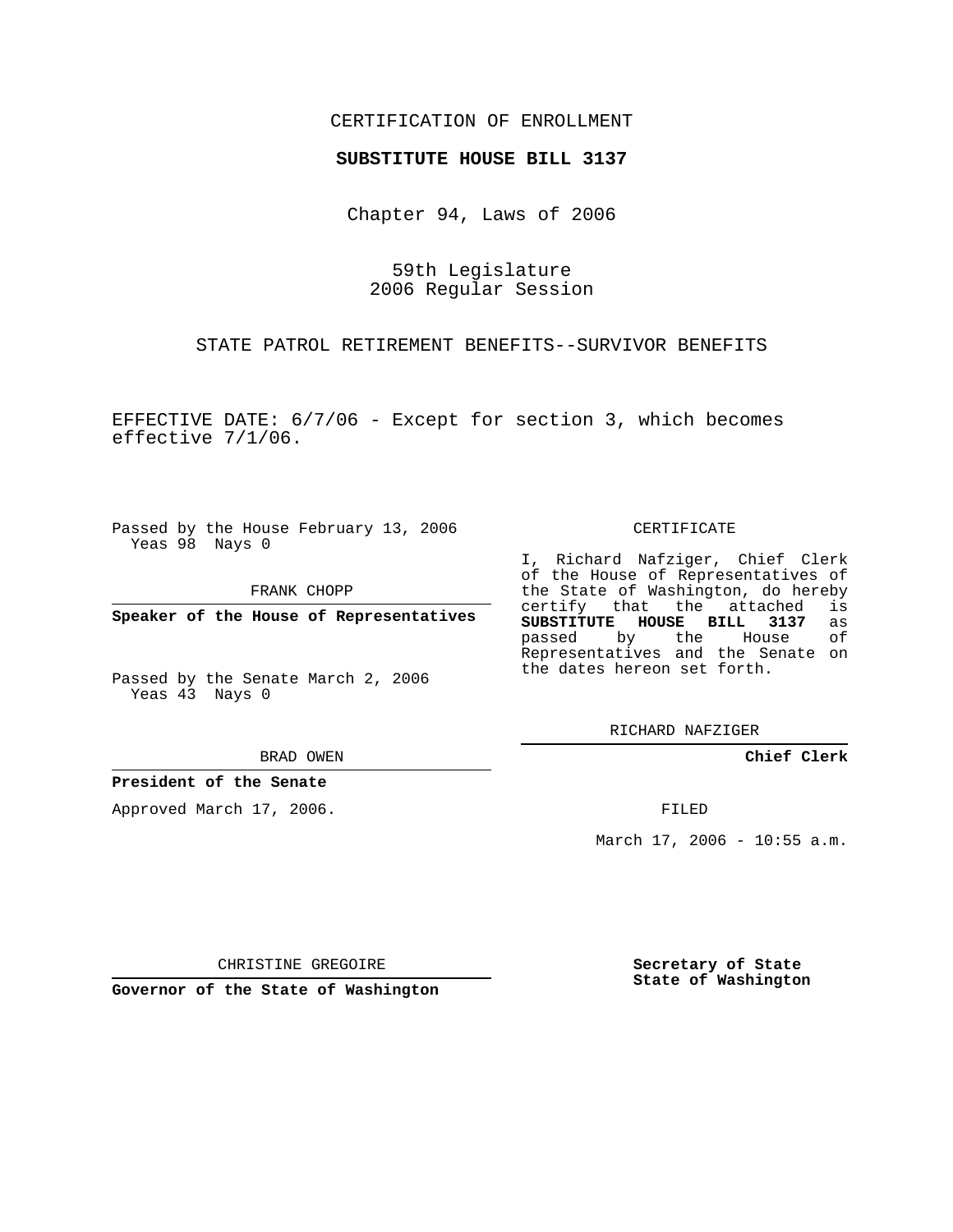# **SUBSTITUTE HOUSE BILL 3137** \_\_\_\_\_\_\_\_\_\_\_\_\_\_\_\_\_\_\_\_\_\_\_\_\_\_\_\_\_\_\_\_\_\_\_\_\_\_\_\_\_\_\_\_\_

\_\_\_\_\_\_\_\_\_\_\_\_\_\_\_\_\_\_\_\_\_\_\_\_\_\_\_\_\_\_\_\_\_\_\_\_\_\_\_\_\_\_\_\_\_

Passed Legislature - 2006 Regular Session

## **State of Washington 59th Legislature 2006 Regular Session**

**By** House Committee on Transportation (originally sponsored by Representatives Lovick, Curtis, Clements, Hunt, Grant, Ericks, Conway, Morrell, Simpson and Kenney; by request of Department of Retirement Systems)

READ FIRST TIME 02/08/06.

 AN ACT Relating to benefits for surviving spouses of disabled Washington state patrol officers; amending RCW 43.43.270, 41.45.0631, and 41.45.070; and providing an effective date.

BE IT ENACTED BY THE LEGISLATURE OF THE STATE OF WASHINGTON:

 **Sec. 1.** RCW 43.43.270 and 2002 c 158 s 15 are each amended to read as follows:

For members commissioned prior to January 1, 2003:

 (1) The normal form of retirement allowance shall be an allowance which shall continue as long as the member lives.

 (2) If a member should die while in service the member's lawful spouse shall be paid an allowance which shall be equal to fifty percent of the average final salary of the member. If the member should die after retirement the member's lawful spouse shall be paid an allowance which shall be equal to the retirement allowance then payable to the member or fifty percent of the final average salary used in computing the member's retirement allowance, whichever is less. The allowance paid to the lawful spouse shall continue as long as the spouse lives: PROVIDED, That if a surviving spouse who is receiving benefits under this subsection marries another member of this retirement system who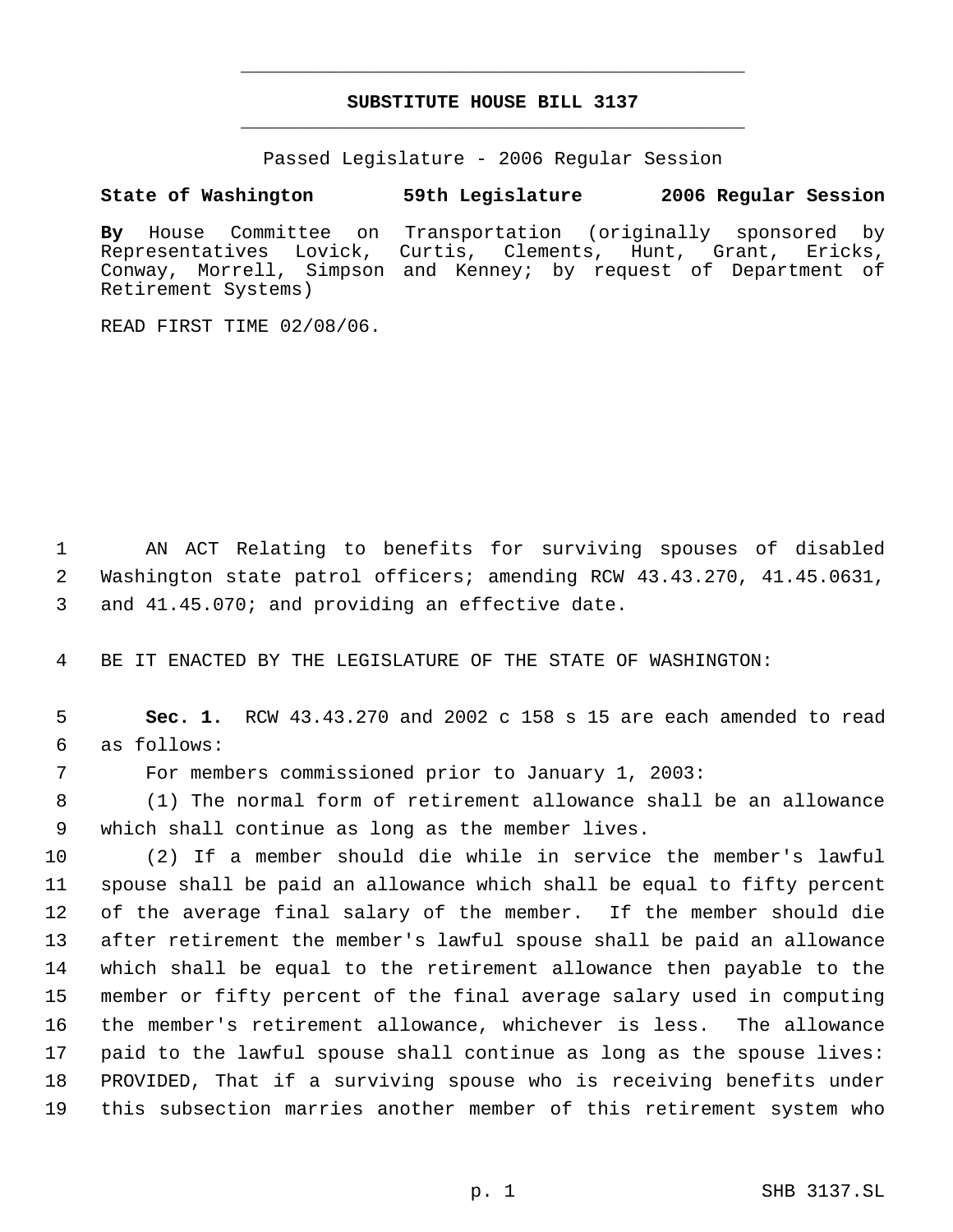subsequently predeceases such spouse, the spouse shall then be entitled to receive the higher of the two survivors' allowances for which eligibility requirements were met, but a surviving spouse shall not receive more than one survivor's allowance from this system at the same time under this subsection. To be eligible for an allowance the lawful surviving spouse of a retired member shall have been married to the member prior to the member's retirement and continuously thereafter until the date of the member's death or shall have been married to the retired member at least two years prior to the member's death. The allowance paid to the lawful spouse may be divided with an ex spouse of the member by a dissolution order as defined in RCW 41.50.500(3) incident to a divorce occurring after July 1, 2002. The dissolution order must specifically divide both the member's benefit and any spousal survivor benefit, and must fully comply with RCW 41.50.670 and 41.50.700.

 (3) If a member should die, either while in service or after retirement, the member's surviving unmarried children under the age of eighteen years shall be provided for in the following manner:

 (a) If there is a surviving spouse, each child shall be entitled to a benefit equal to five percent of the final average salary of the member or retired member. The combined benefits to the surviving spouse and all children shall not exceed sixty percent of the final 23 average salary of the member or retired member; and

 (b) If there is no surviving spouse or the spouse should die, the child or children shall be entitled to a benefit equal to thirty percent of the final average salary of the member or retired member for one child and an additional ten percent for each additional child. The combined benefits to the children under this subsection shall not exceed sixty percent of the final average salary of the member or retired member. Payments under this subsection shall be prorated equally among the children, if more than one.

 (4) If a member should die in the line of duty while employed by the Washington state patrol, the member's surviving children under the age of twenty years and eleven months if attending any high school, college, university, or vocational or other educational institution accredited or approved by the state of Washington shall be provided for in the following manner: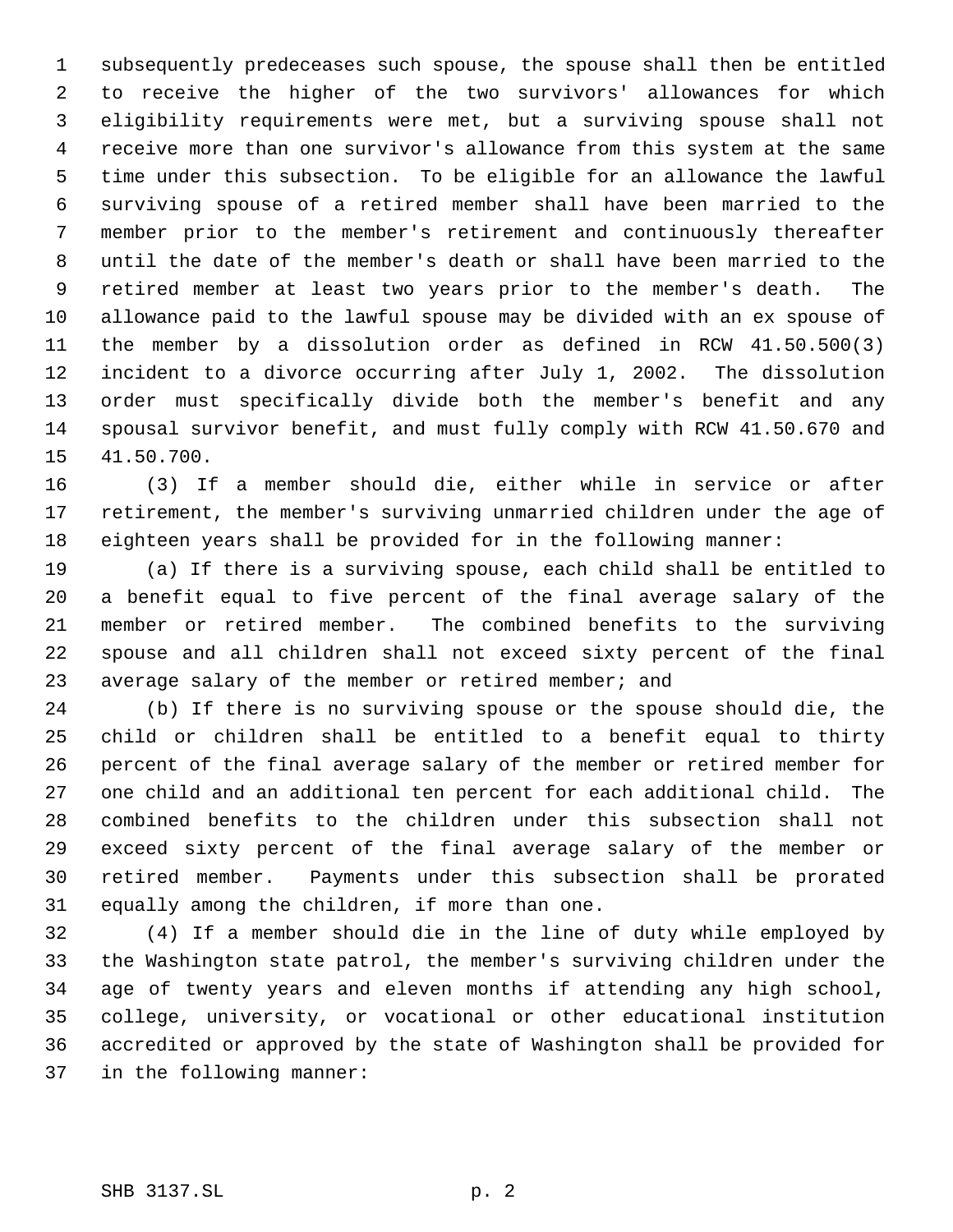(a) If there is a surviving spouse, each child shall be entitled to a benefit equal to five percent of the final average salary of the member. The combined benefits to the surviving spouse and all children shall not exceed sixty percent of the final average salary of the member;

 (b) If there is no surviving spouse or the spouse should die, the unmarried child or children shall be entitled to receive a benefit equal to thirty percent of the final average salary of the member or retired member for one child and an additional ten percent for each additional child. The combined benefits to the children under this subsection shall not exceed sixty percent of the final average salary. Payments under this subsection shall be prorated equally among the children, if more than one; and

 (c) If a beneficiary under this subsection reaches the age of twenty-one years during the middle of a term of enrollment the benefit shall continue until the end of that term.

 $(5)(a)$  The provisions of this section shall apply to members who have been retired on disability as provided in RCW 43.43.040 if the officer was a member of the Washington state patrol retirement system at the time of such disability retirement.

 (b) For the purposes of this subsection, average final salary as used in subsection (2) of this section means:

 (i) For members commissioned prior to January 1, 2003, the average 24 monthly salary received by active members of the patrol of the rank at which the member became disabled, during the two years prior to the 26 death of the disabled member; and

 (ii) For members commissioned on or after January 1, 2003, the average monthly salary received by active members of the patrol of the rank at which the member became disabled, during the five years prior to the death of the disabled member.

 (c) The changes to the definitions of average final salary for the survivors of disabled members in this subsection shall apply 33 retroactively. The department shall correct future payments to eligible survivors of members disabled prior to the effective date of 35 this act, and, as soon as administratively practicable, pay each survivor a lump sum payment reflecting the difference, as determined by 37 the director, between the survivor benefits previously received by the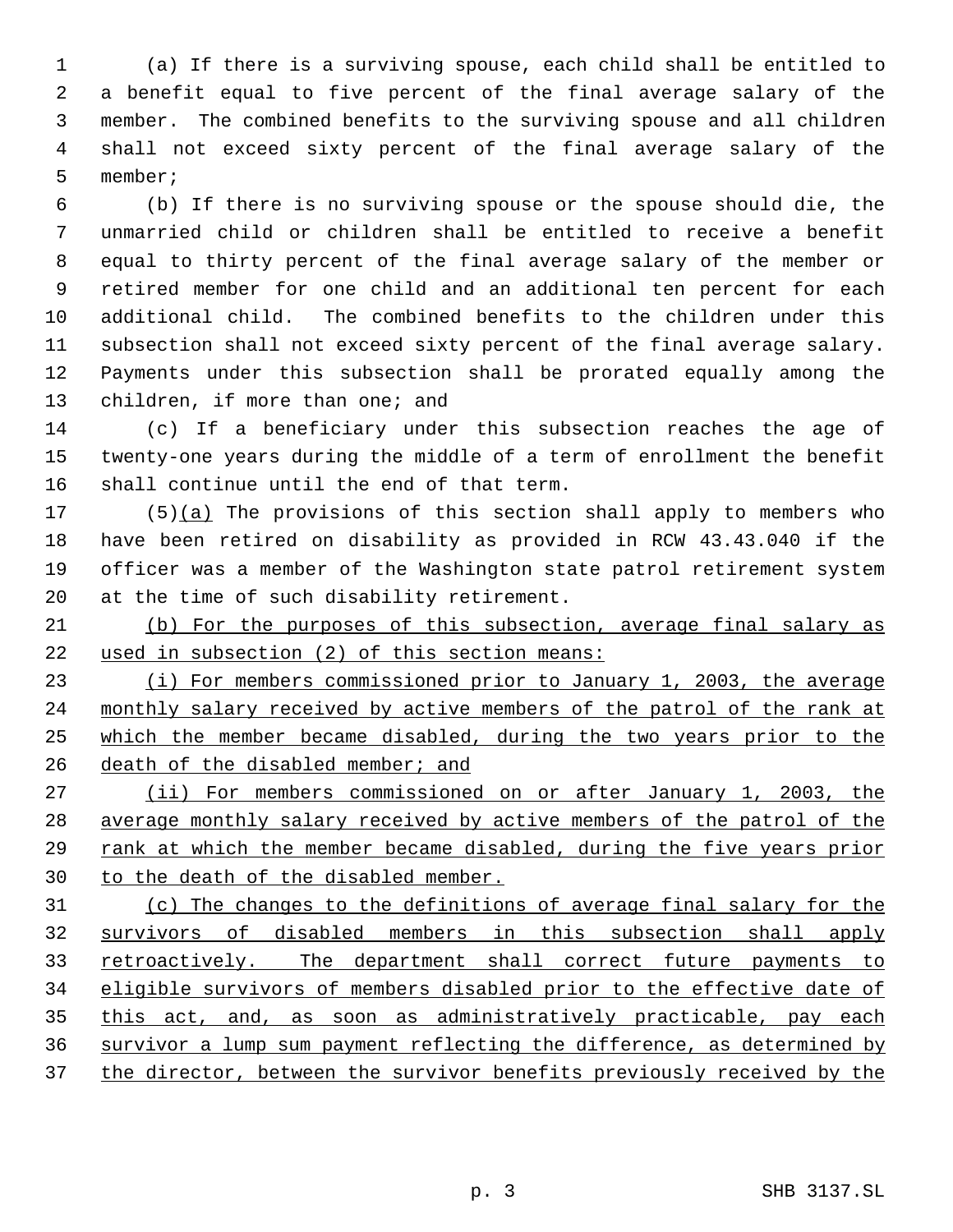1 member, and those the member would have received under the definitions

2 of average final salary created in this act.

 **Sec. 2.** RCW 41.45.0631 and 2001 c 329 s 11 are each amended to read as follows:

 Beginning July 1, 2001, the required contribution rate for members of the Washington state patrol retirement system shall be two percent or equal to the employer rate adopted under RCW 41.45.060 and 41.45.070 for the Washington state patrol retirement system, whichever is 9 greater. The employee contribution rate shall not, however, include any increase as a result of distributions under RCW 43.43.270(2) for survivors of members who became disabled under RCW 43.43.040(2) prior 12 to July 1, 2006.

 **Sec. 3.** RCW 41.45.070 and 2004 c 242 s 41 are each amended to read as follows:

 (1) In addition to the basic employer contribution rate established in RCW 41.45.060 or 41.45.054, the department shall also charge employers of public employees' retirement system, teachers' retirement system, school employees' retirement system, public safety employees' retirement system, or Washington state patrol retirement system members an additional supplemental rate to pay for the cost of additional benefits, if any, granted to members of those systems. Except as provided in subsections (6) and (7) of this section, the supplemental contribution rates required by this section shall be calculated by the state actuary and shall be charged regardless of language to the contrary contained in the statute which authorizes additional benefits.

 (2) In addition to the basic member, employer, and state contribution rate established in RCW 41.45.0604 for the law enforcement officers' and fire fighters' retirement system plan 2, the department shall also establish supplemental rates to pay for the cost of additional benefits, if any, granted to members of the law enforcement officers' and fire fighters' retirement system plan 2. Except as provided in subsection (6) of this section, these supplemental rates shall be calculated by the actuary retained by the law enforcement officers' and fire fighters' board and the state actuary through the process provided in RCW 41.26.720(1)(a) and the state treasurer shall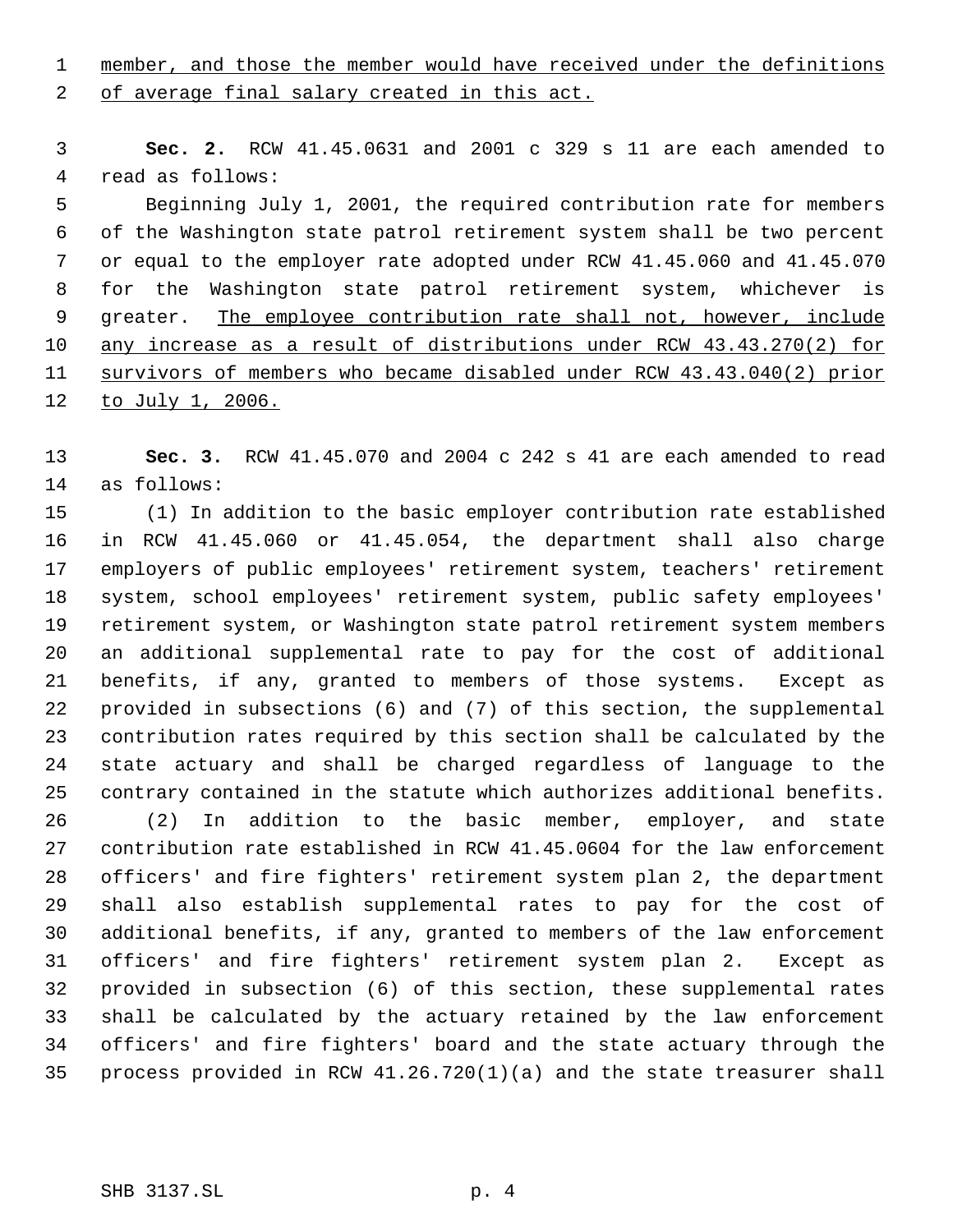transfer the additional required contributions regardless of language to the contrary contained in the statute which authorizes the additional benefits.

 (3) The supplemental rate charged under this section to fund benefit increases provided to active members of the public employees' retirement system plan 1, the teachers' retirement system plan 1, and Washington state patrol retirement system, shall be calculated as the level percentage of all members' pay needed to fund the cost of the benefit not later than June 30, 2024.

 (4) The supplemental rate charged under this section to fund benefit increases provided to active and retired members of the public employees' retirement system plan 2 and plan 3, the teachers' retirement system plan 2 and plan 3, the public safety employees' retirement system plan 2, or the school employees' retirement system plan 2 and plan 3 shall be calculated as the level percentage of all members' pay needed to fund the cost of the benefit, as calculated under RCW 41.45.060, 41.45.061, or 41.45.067.

 (5) The supplemental rate charged under this section to fund postretirement adjustments which are provided on a nonautomatic basis to current retirees shall be calculated as the percentage of pay needed to fund the adjustments as they are paid to the retirees. The supplemental rate charged under this section to fund automatic postretirement adjustments for active or retired members of the public employees' retirement system plan 1 and the teachers' retirement system plan 1 shall be calculated as the level percentage of pay needed to fund the cost of the automatic adjustments not later than June 30, 2024.

 (6) A supplemental rate shall not be charged to pay for the cost of additional benefits granted to members pursuant to chapter 340, Laws of 1998.

 (7) A supplemental rate shall not be charged to pay for the cost of additional benefits granted to members pursuant to chapter 41.31A RCW; section 309, chapter 341, Laws of 1998; or section 701, chapter 341, Laws of 1998.

 (8) A supplemental rate shall not be charged to pay for the cost of additional benefits granted to members and survivors pursuant to this act.